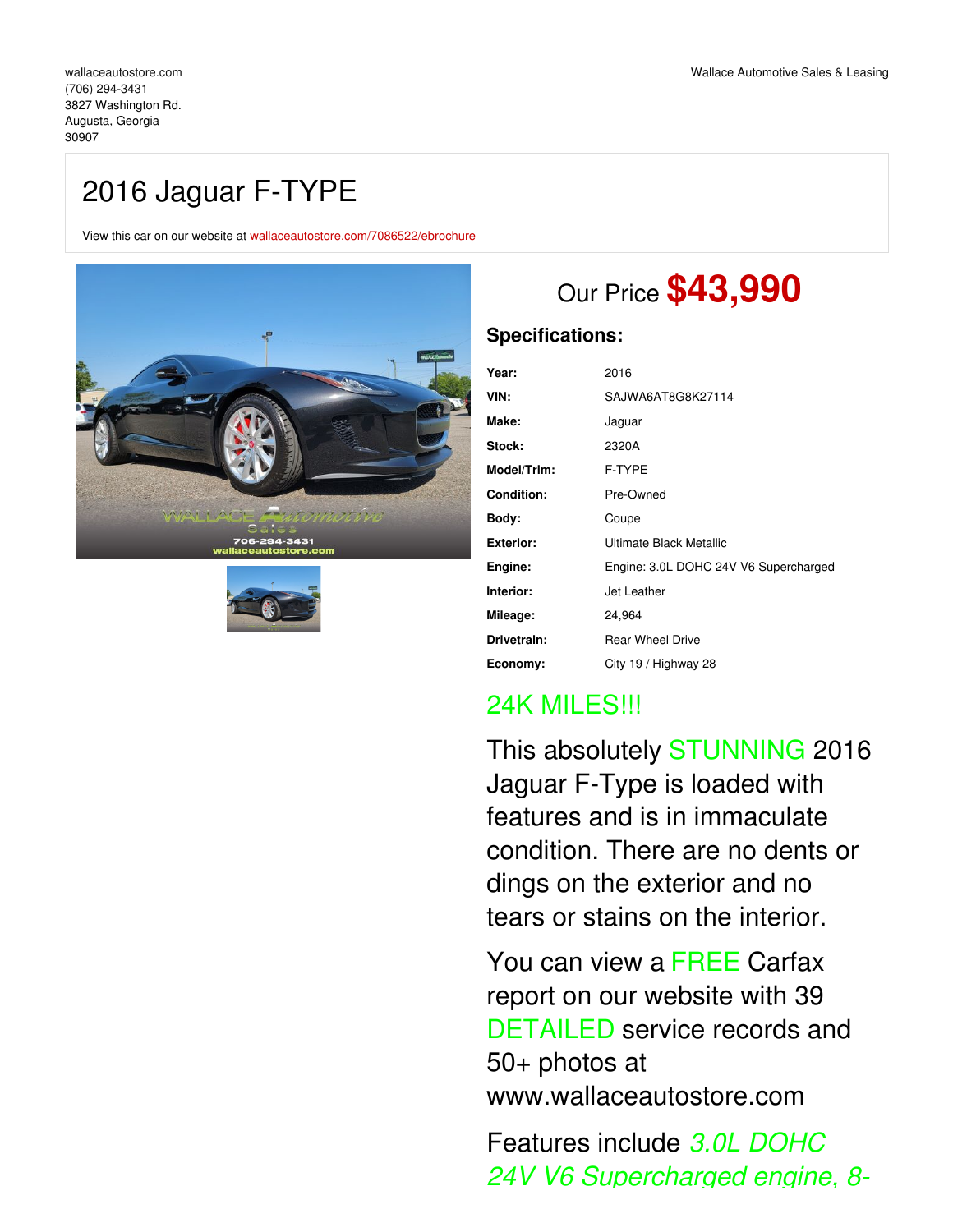*Speed ZF Automatic with QuickShift, Meridian surround sound, 8 inch touch screen radio (Bluetooth, navigation, Incontrol Apps, SiriusXM with subscription, and more), backup camera, push start, and so much more!!*

*24V V6 Supercharged engine, 8-*

## Check it out before it's gone!!

Here at Wallace Automotive Sales and Leasing, each car is hand picked and must meet our guidelines before we consider purchasing the vehicle. We select low mileage and Carfax/Autocheck Certified cars. All vehicles undergo a complete mechanical inspection before being placed for sale on our lot. All documents and reports are on hand. We fix all issues, if any, that are found during the inspection. We believe you deserve the highest quality and we deliver. We are a family owned and operated business. My decision is to do everything within my power to earn your business.

#### 2016 Jaguar F-TYPE

Wallace Automotive Sales & Leasing - (706) 294-3431 - View this car on our website at[wallaceautostore.com/7086522/ebrochure](https://wallaceautostore.com/vehicle/7086522/2016-jaguar-f-type-augusta-georgia-30907/7086522/ebrochure)

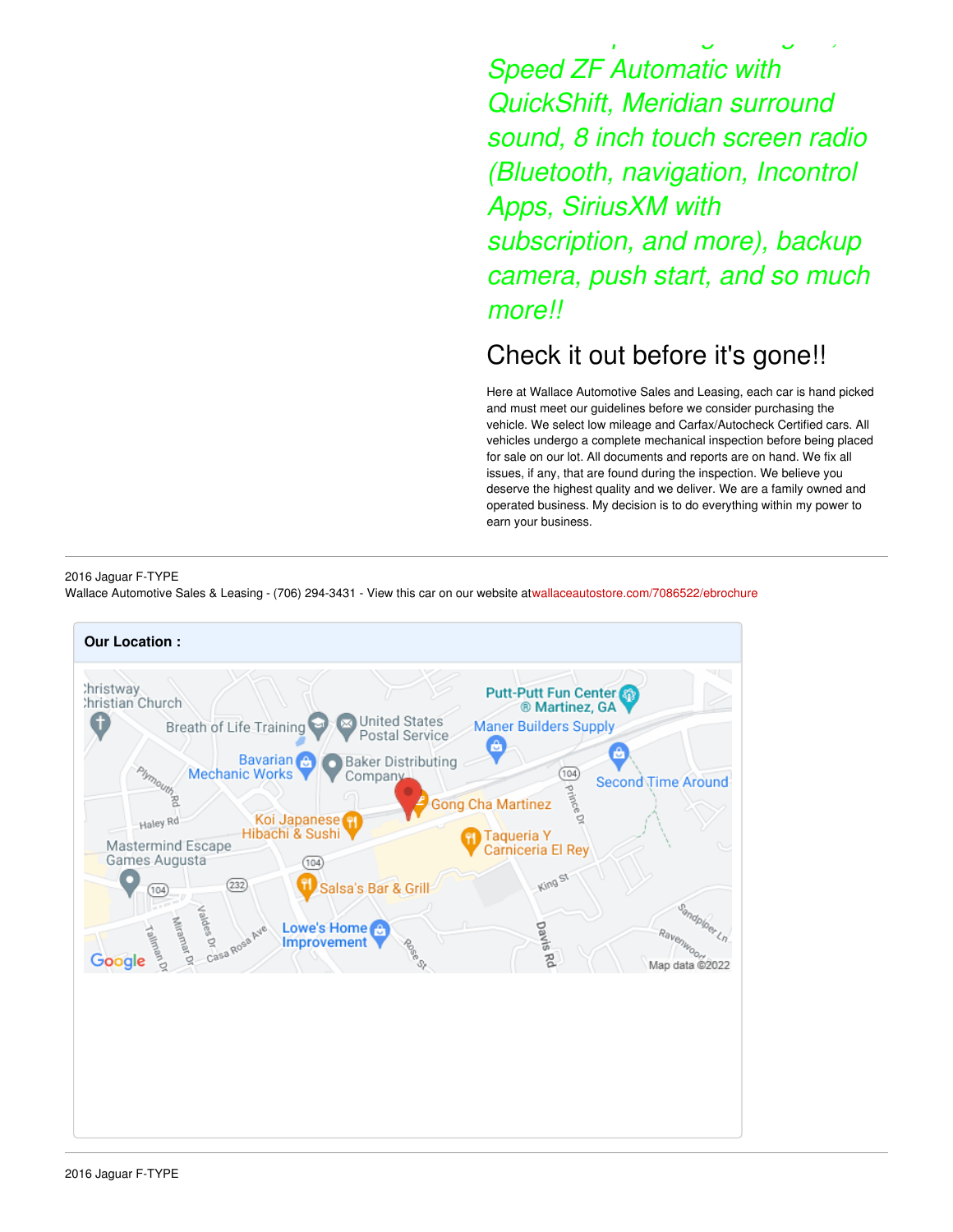### **Installed Options**

#### **Interior**

- 14-Way Sport-Style Front Seats -inc: power adjustable, driver and passenger, 2-way power fore/aft, 2-way power height rise, 2-way power cushion tilt, 2-way power seat back recline, 4-way power lumbar and 2-way power side bolsters
- 2 12V DC Power Outlets- Air Filtration- Automatic Air Conditioning
- Cargo Features -inc: Tire Mobility Kit- Cargo Space Lights- Carpet Floor Trim
- Cruise Control w/Steering Wheel Controls- Day-Night Auto-Dimming Rearview Mirror
- Delayed Accessory Power- Digital/Analog Appearance- Driver And Passenger Door Bins
- Driver And Passenger Visor Vanity Mirrors Driver Foot Rest- Driver Seat
- Engine Immobilizer- FOB Controls -inc: Cargo Access- Fade-To-Off Interior Lighting
- Fixed Front Head Restraints- Front Center Armrest- Front Cupholder- Front Map Lights
- Full Carpet Floor Covering -inc: Carpet Front Floor Mats Passenger Seat
- Perimeter Alarm- Power 1st Row Windows w/Driver And Passenger 1-Touch Up/Down
- Power Door Locks w/Autolock Feature- Power Fuel Flap Locking Type
- Power Tilt/Telescoping Steering Column- Proximity Key For Doors And Push Button Start
- Redundant Digital Speedometer
- Remote Keyless Entry w/Integrated Key Transmitter, Illuminated Entry, Illuminated Ignition Switch and Panic Button
- Remote Releases -Inc: Mechanical Cargo Access- Rigid Cargo Cover
- Seats w/Leatherette Back Material- Smart Device Integration
- Smart Device Remote Engine Start- Systems Monitor- Trip Computer
- Full Floor Console w/Covered Storage, Mini Overhead Console, Rear Console w/Storage and 2 12V DC Power Outlets
- Full Morzine Cloth Headliner
- Gauges -inc: Speedometer, Odometer, Engine Coolant Temp, Tachometer, Trip Odometer and Trip Computer
- InControl Apps Selective Service Internet Access- InControl Secure Tracker System
- Interior Trim -inc: Aluminum Instrument Panel Insert, Metal-Look Door Panel Insert, Aluminum Console Insert, Metal-Look Interior Accents and Leatherette Upholstered Dashboard
- Leather Gear Shifter Material- Leather/Metal-Look Steering Wheel w/Auto Tilt-Away - Locking Glove Box
- 
- Memory Settings -inc: Driver And Passenger Seats, Door Mirrors and Steering Wheel
- Outside Temp Gauge

#### **Exterior**

- Tailgate/Rear Door Lock Included w/Power Door Locks Tire Mobility Kit
- Tires: P245/45R18 Front & P275/40R18 Rear- Wheels: 18" Vela-Style 10-Spoke Alloy
- Rear Fog Lamps- Rain Detecting Variable Intermittent Wipers- Power Spoiler
- Perimeter/Approach Lights- Light Tinted Glass- Liftgate Rear Cargo Access
- LED Brakelights- Fixed Rear Window w/Defroster
- Fixed Glass 1st Row Sunroof w/Sunshade- Composite/Aluminum Panels- Clearcoat Paint
- Chrome Side Windows Trim and Black Rear Window Trim
- Body-Colored Rear Bumper w/Black Bumper Insert
- Body-Colored Power Heated Side Mirrors w/Power Folding and Turn Signal Indicator
- Body-Colored Front Bumper w/Black Rub Strip/Fascia Accent and Black Bumper Insert
- Body-Colored Door Handles- Black Grille w/Chrome Surround
- Auto On/Off Projector Beam High Intensity Low/High Beam Daytime Running Auto-Leveling Headlamps w/Washer and Delay-Off

#### **Safety**

- 14-Way Sport-Style Front Seats -inc: power adjustable, driver and passenger, 2-way power fore/aft, 2-way power height rise, 2-way power cushion tilt, 2-way power seat back recline, 4-way power lumbar and 2-way power side bolsters
- 2 12V DC Power Outlets- Air Filtration- Automatic Air Conditioning
- Cargo Features -inc: Tire Mobility Kit- Cargo Space Lights- Carpet Floor Trim
- Cruise Control w/Steering Wheel Controls- Day-Night Auto-Dimming Rearview Mirror
- Delayed Accessory Power- Digital/Analog Appearance- Driver And Passenger Door Bins
- Driver And Passenger Visor Vanity Mirrors Driver Foot Rest- Driver Seat
- Engine Immobilizer- FOB Controls -inc: Cargo Access- Fade-To-Off Interior Lighting
- Fixed Front Head Restraints- Front Center Armrest- Front Cupholder- Front Map Lights
- Full Carpet Floor Covering -inc: Carpet Front Floor Mats Passenger Seat
- Perimeter Alarm- Power 1st Row Windows w/Driver And Passenger 1-Touch Up/Down
- Power Door Locks w/Autolock Feature- Power Fuel Flap Locking Type
- Power Tilt/Telescoping Steering Column- Proximity Key For Doors And Push Button Start
- Redundant Digital Speedometer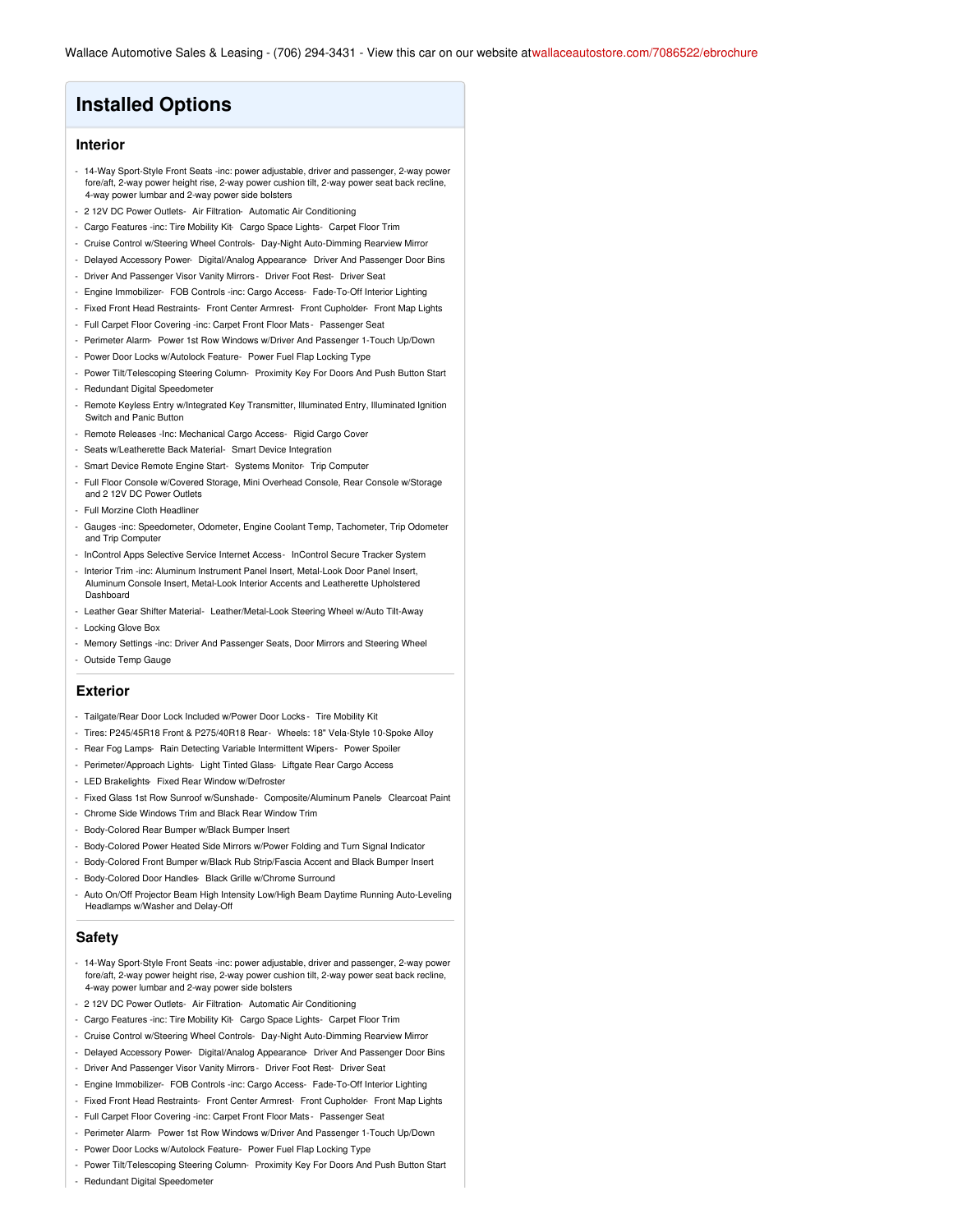- Remote Keyless Entry w/Integrated Key Transmitter, Illuminated Entry, Illuminated Ignition Switch and Panic Button
- Remote Releases -Inc: Mechanical Cargo Access- Rigid Cargo Cover
- Seats w/Leatherette Back Material- Smart Device Integration
- Smart Device Remote Engine Start- Systems Monitor- Trip Computer
- Full Floor Console w/Covered Storage, Mini Overhead Console, Rear Console w/Storage and 2 12V DC Power Outlets
- Full Morzine Cloth Headliner
- Gauges -inc: Speedometer, Odometer, Engine Coolant Temp, Tachometer, Trip Odometer and Trip Computer
- InControl Apps Selective Service Internet Access- InControl Secure Tracker System
- Interior Trim -inc: Aluminum Instrument Panel Insert, Metal-Look Door Panel Insert, Aluminum Console Insert, Metal-Look Interior Accents and Leatherette Upholstered Dashboard
- Leather Gear Shifter Material- Leather/Metal-Look Steering Wheel w/Auto Tilt-Away - Locking Glove Box
- Memory Settings -inc: Driver And Passenger Seats, Door Mirrors and Steering Wheel
- Outside Temp Gauge

#### **Mechanical**

- 18.5 Gal. Fuel Tank
- 4-Wheel Disc Brakes w/4-Wheel ABS, Front And Rear Vented Discs, Brake Assist and Electric Parking Brake
- Automatic Ride Control Sport Tuned Suspension- Battery w/Run Down Protection
- Double Wishbone Front Suspension w/Coil Springs
- Double Wishbone Rear Suspension w/Coil Springs
- Dual Stainless Steel Exhaust w/Polished Tailpipe Finisher
- Electric Power-Assist Speed-Sensing Steering- Engine Auto Stop-Start Feature
- Engine Oil Cooler- Engine: 3.0L DOHC 24V V6 Supercharged
- Front And Rear Anti-Roll Bars- Gas-Pressurized Shock Absorbers- Rear-Wheel Drive
- Transmission w/Oil Cooler
- Transmission: 8-Speed ZF Automatic w/QuickShift -inc: SportShift selector in center console and black steering wheel-mounted shift paddles, Active Sport Exhaust

## **Option Packages**

#### **Factory Installed Packages**

#### - 14-WAY PERFORMANCE-STYLE FRONT SEATS

\$1,500 -inc: power adjustable, driver and passenger, 2-way power fore/aft, 2-way power height rise, 2-way power cushion tilt, 2-way power seat back recline, 4-way power lumbar and 2-way power side bolsters

#### - BLACK PACK 1

| -inc: Gloss Black Side Power<br>Vents & Mesh, Gloss Black<br>Front Splitter & Aero Splitters,<br>Gloss Black Rear Valance.<br>Gloss Black Front Grille<br>Surround, mesh and bumper<br>beam, Gloss Black Hood<br>Louvers & Mesh, Gloss Black<br><b>Window Surrounds</b> | \$1,000 |
|-------------------------------------------------------------------------------------------------------------------------------------------------------------------------------------------------------------------------------------------------------------------------|---------|
|-------------------------------------------------------------------------------------------------------------------------------------------------------------------------------------------------------------------------------------------------------------------------|---------|

#### CLIMATE PACK

-

-

-

\$600 -inc: Heated Seats, Heated Steering Wheel

#### \$500 LEATHER SEATING SURFACES

\$3,900 PREMIUM & VISION PACK -inc: Front & Rear Parking Sensors w/Rear Parking Camera, Blind Spot Monitor, Reverse Traffic Detection, Dual Zone Automatic Climate Control, air filter and air quality sensor, Adaptive Front Lighting<br>
W/Cornering Lamps, Valet<br>
Mode, Power Tailgate, Climate<br>
Pack, Heated Seats, Heated<br>
Steering Wheel, Garage Door